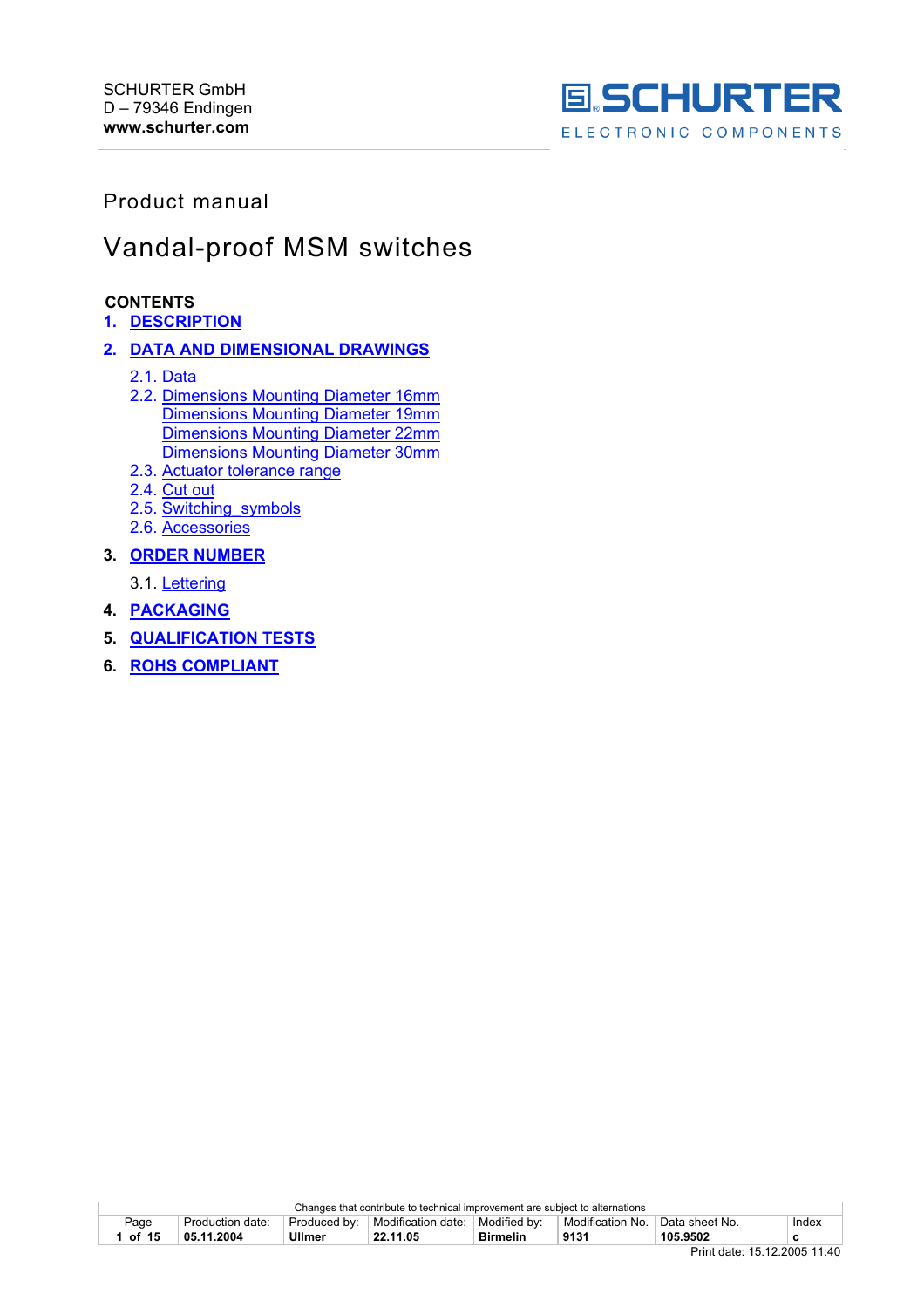

# **1 Description**

Both the housing and the actuator of the vandal-proof MSM switch are made of high-quality stainless steel. Use of this stable and weather-resistant material means that the switch is particularly suitable for use in harsh environments. The MSM is available with mounting diameters of 16, 19, 22 and 30mm. Different types of contact cover a permissible switching voltage range from 5 to 250 V AC, and switching currents are permissible from 0.1 to 10 Ampere. The MSM is equipped with flat-pin plugs to permit fast connection. The cables are plugged onto the micro switch, and this is subsequently plugged onto the previously screwed-in switch. Point and ring-illuminated versions are available for applications at night or as an optical status display.

# **2 Data and dimensional drawings**

#### **2.1 Technical data**

| <b>Micro switch for</b><br>electrical rating         | 0.1 A<br>30 V DC | 5 A<br><b>125 VAC</b> | 3A<br><b>250 VAC</b> | 10A<br>250 V AC |
|------------------------------------------------------|------------------|-----------------------|----------------------|-----------------|
| Electrical data                                      |                  |                       |                      |                 |
| Contact material                                     | Gold             | Silver                |                      | Silver          |
| Switching voltage max.<br>(V)                        | 30               | 250                   |                      | 250             |
| Switching voltage min.<br>(V)                        | 3                | 5                     |                      | 5               |
| Switching current max.<br>(A)                        | 0.1              | 3                     |                      | 10              |
| (W)<br>Rated braking capacity                        | 3                | 1250                  |                      | 2500            |
| Lifetime (rated braking capacity)                    | 200,000          | 200,000               |                      | 50,000          |
| Lifetime $(160 \text{ mA at } 48 \text{ V DC})$      |                  |                       | 1,500,000            |                 |
| Initial contact resistance, new                      | $< 50$ mOhm      | $<$ 30 mOhm           |                      | $<$ 30 mOhm     |
| Initial contact resistance<br>after 1 million cycles | $< 150$ mOhm     | $< 90$ mOhm           |                      | $< 90$ mOhm     |
| Insulation resistance (IEC 512-2)                    | > 100,000 kOhm   | > 100,000 kOhm        |                      | > 100,000 kOhm  |
| Contact bounce time                                  | < 5 ms           | $< 5 \text{ ms}$      |                      | $< 5$ ms        |

|         | Changes that contribute to technical improvement are subject to alternations |              |                    |                 |                  |                  |       |  |
|---------|------------------------------------------------------------------------------|--------------|--------------------|-----------------|------------------|------------------|-------|--|
| Page    | Production date:                                                             | Produced by: | Modification date: | Modified by:    | Modification No. | ็ Data sheet No. | Index |  |
| 2 of 15 | 05.11.2004                                                                   | Ullmer       | 22.11.05           | <b>Birmelin</b> | 9131             | 105.9502         |       |  |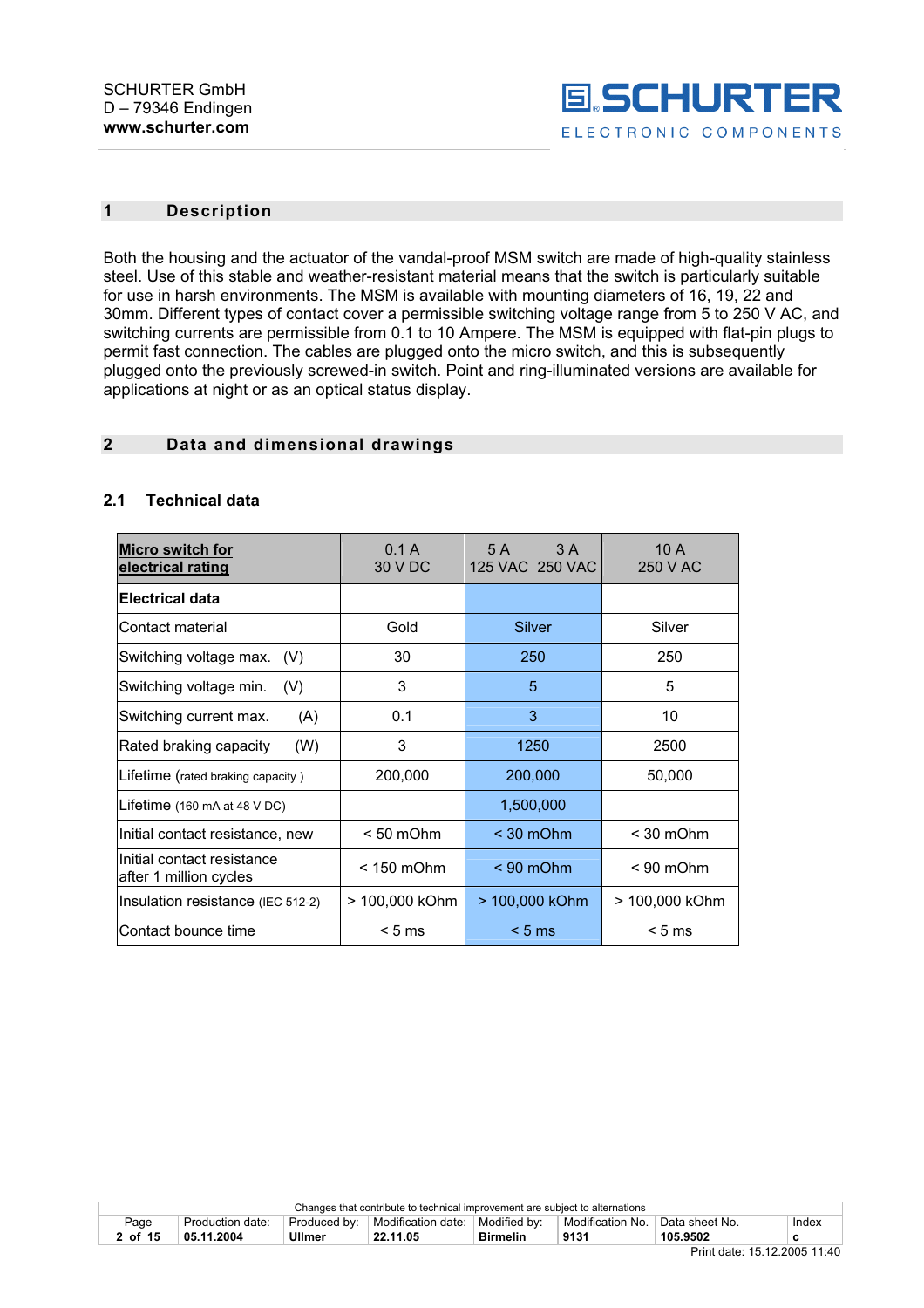

| Micro switch for<br>electrical rating                           | 0.1A<br>30 V DC                                                                                                  | 3A<br>5A<br>125 VAC 250 VAC                                                                                                              | 10 A<br>250 V AC                                                                                                 |
|-----------------------------------------------------------------|------------------------------------------------------------------------------------------------------------------|------------------------------------------------------------------------------------------------------------------------------------------|------------------------------------------------------------------------------------------------------------------|
| Mechanical data                                                 |                                                                                                                  |                                                                                                                                          |                                                                                                                  |
| (N)<br>Actuating force                                          | 3.7                                                                                                              | 3.7                                                                                                                                      | 3.7                                                                                                              |
| Actuating travel<br>(mm)                                        | 0.8                                                                                                              | 0.8                                                                                                                                      | 0.8                                                                                                              |
| (IP)<br>Degree of protection                                    | 67                                                                                                               | 67                                                                                                                                       | 67                                                                                                               |
| Shock resistance DIN EN 50102<br>(IK), mounting diameter 16     | 06                                                                                                               | 06                                                                                                                                       | 06                                                                                                               |
| Shock resistance DIN EN 50102<br>(IK), mounting diameter 19; 22 | 07                                                                                                               | 07                                                                                                                                       | 07                                                                                                               |
| Climatic data                                                   |                                                                                                                  |                                                                                                                                          |                                                                                                                  |
| Operating/storage temp.<br>$(^{\circ}C)$                        | $-25$ to $+85$                                                                                                   | $-25$ to $+85$                                                                                                                           | $-25$ to $+85$                                                                                                   |
| <b>Illumination</b>                                             |                                                                                                                  |                                                                                                                                          |                                                                                                                  |
| Supply voltage<br>Ring illumination<br>(VDC)                    | 24                                                                                                               | 24                                                                                                                                       | 24                                                                                                               |
| Characteristics red LED<br>Point illumination                   | Forward current max.<br>40 mA<br>Forward voltage at<br>10 mA = $1.6$ V DC<br>Forward voltage max.<br>$= 2.0 VDC$ | Forward current max.<br>40 mA<br>Forward voltage at<br>$10 \text{ mA} = 1.6 \text{ V} \text{ DC}$<br>Forward voltage max.<br>$= 2.0 VDC$ | Forward current max.<br>40 mA<br>Forward voltage at<br>10 mA = $1.6$ V DC<br>Forward voltage max.<br>$= 2.0 VDC$ |
| Characteristics green LED<br>Point illumination                 | Forward current max.<br>40 mA<br>Forward voltage at<br>10 mA = $2.0$ V DC<br>Forward voltage max.<br>$= 2.6 VDC$ | Forward current max.<br>40 mA<br>Forward voltage at<br>10 mA = $2.0$ V DC<br>Forward voltage max.<br>$= 2.6 VDC$                         | Forward current max.<br>40 mA<br>Forward voltage at<br>10 mA = $2.0$ V DC<br>Forward voltage max.<br>$= 2.6 VDC$ |
| Characteristics blue LED<br>Point illumination                  | Forward current max.<br>20 mA<br>Forward voltage at<br>10 mA = $3.2$ V DC<br>Forward voltage max.                | Forward current max.<br>20 mA<br>Forward voltage at<br>10 mA = $3.2$ V DC<br>Forward voltage max.                                        | Forward current max.<br>20 mA<br>Forward voltage at<br>10 mA = $3.2$ V DC<br>Forward voltage max.                |

= 3.7 V DC

= 3.7 V DC

= 3.7 V DC

|         | Changes that contribute to technical improvement are subject to alternations |              |                           |                 |                  |                             |       |  |
|---------|------------------------------------------------------------------------------|--------------|---------------------------|-----------------|------------------|-----------------------------|-------|--|
| Page    | Production date:                                                             | Produced by: | <b>Modification date:</b> | Modified by:    | Modification No. | <sup>'</sup> Data sheet No. | Index |  |
| 3 of 15 | 05.11.2004                                                                   | Ullmer       | 22.11.05                  | <b>Birmelin</b> | 9131             | 105.9502                    |       |  |
|         |                                                                              |              |                           |                 |                  |                             | .     |  |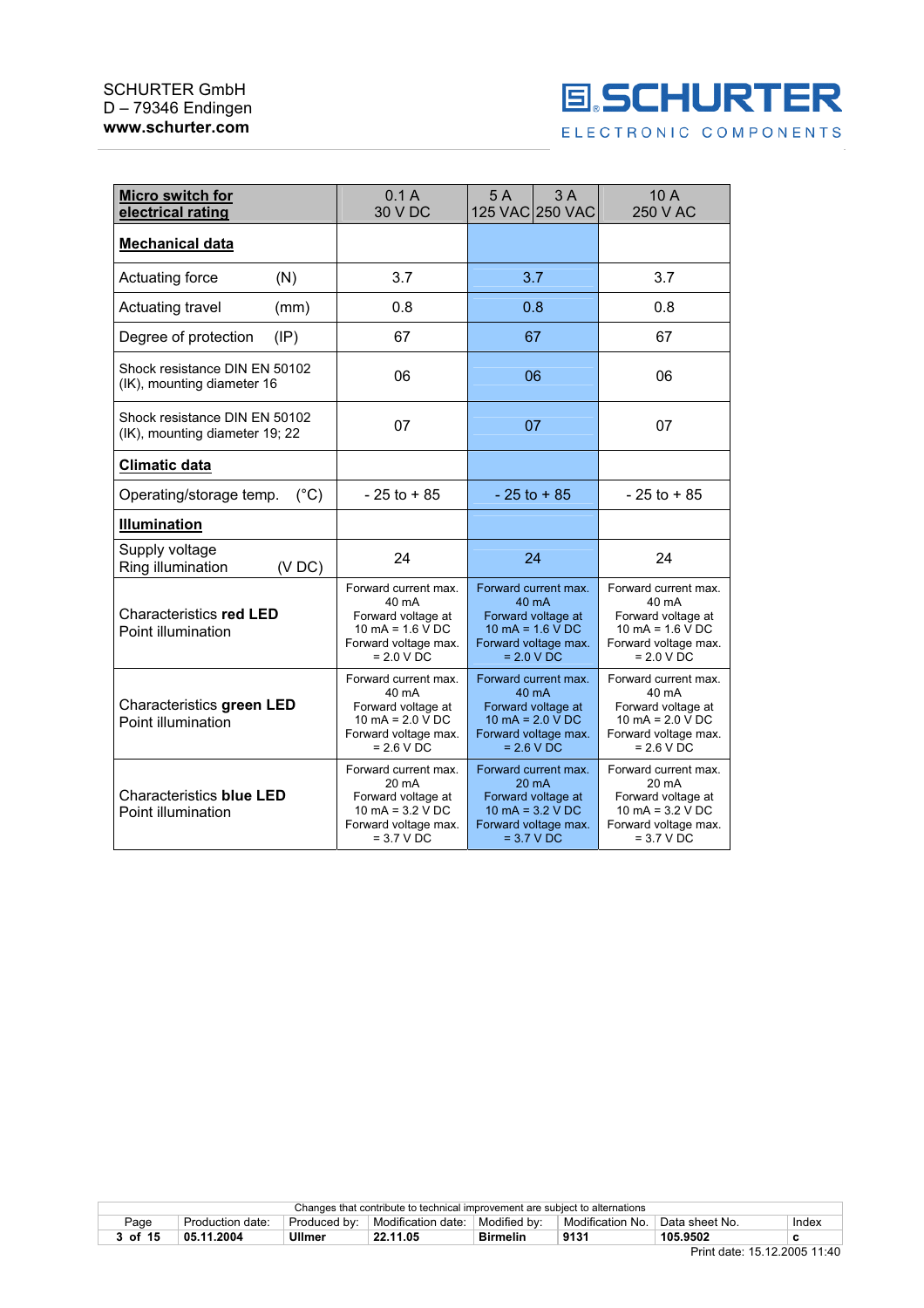

### **2.2 Component dimensions**





|         | Changes that contribute to technical improvement are subject to alternations |               |                    |                 |                  |                |       |  |
|---------|------------------------------------------------------------------------------|---------------|--------------------|-----------------|------------------|----------------|-------|--|
| Page    | Production date:                                                             | Produced by:  | Modification date: | Modified by:    | Modification No. | Data sheet No. | Index |  |
| 4 of 15 | 05.11.2004                                                                   | <b>Ullmer</b> | 22.11.05           | <b>Birmelin</b> | 9131             | 105.9502       |       |  |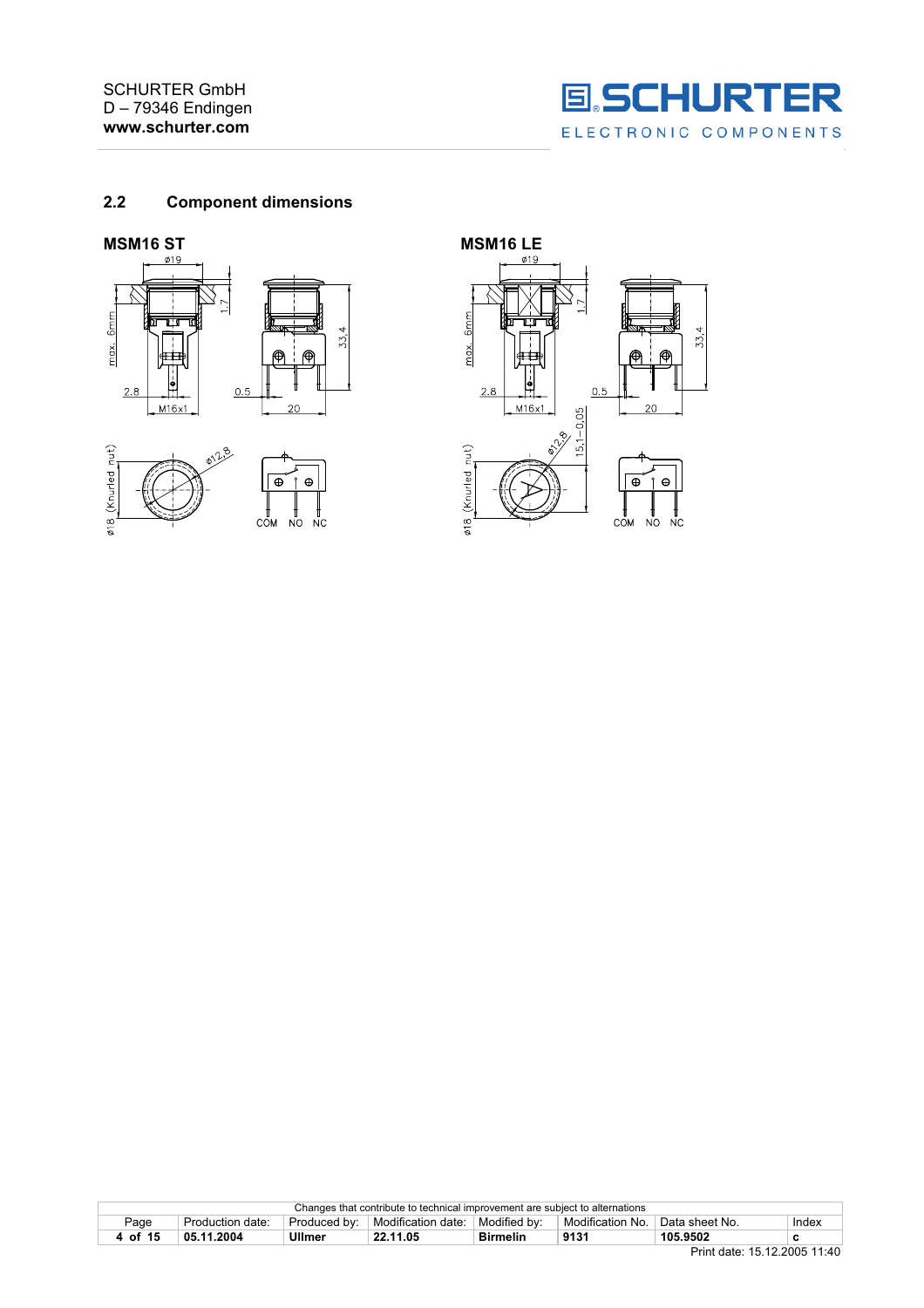











**MSM19 PI** MSM19 RI





 $Ø27$ P K  $6mm$ 33, max.  $2,8\times0,5$  $2.8$  $0.5$ M19x0,75 20



|         | Changes that contribute to technical improvement are subject to alternations |                |                      |                 |                  |                             |       |  |
|---------|------------------------------------------------------------------------------|----------------|----------------------|-----------------|------------------|-----------------------------|-------|--|
| Page    | Production date:                                                             | . Produced bv: | ⊥ Modification date: | Modified by:    | Modification No. | <sup>∣</sup> Data sheet No. | Index |  |
| 5 of 15 | 05.11.2004                                                                   | Ullmer         | 22.11.05             | <b>Birmelin</b> | 9131             | 105.9502                    |       |  |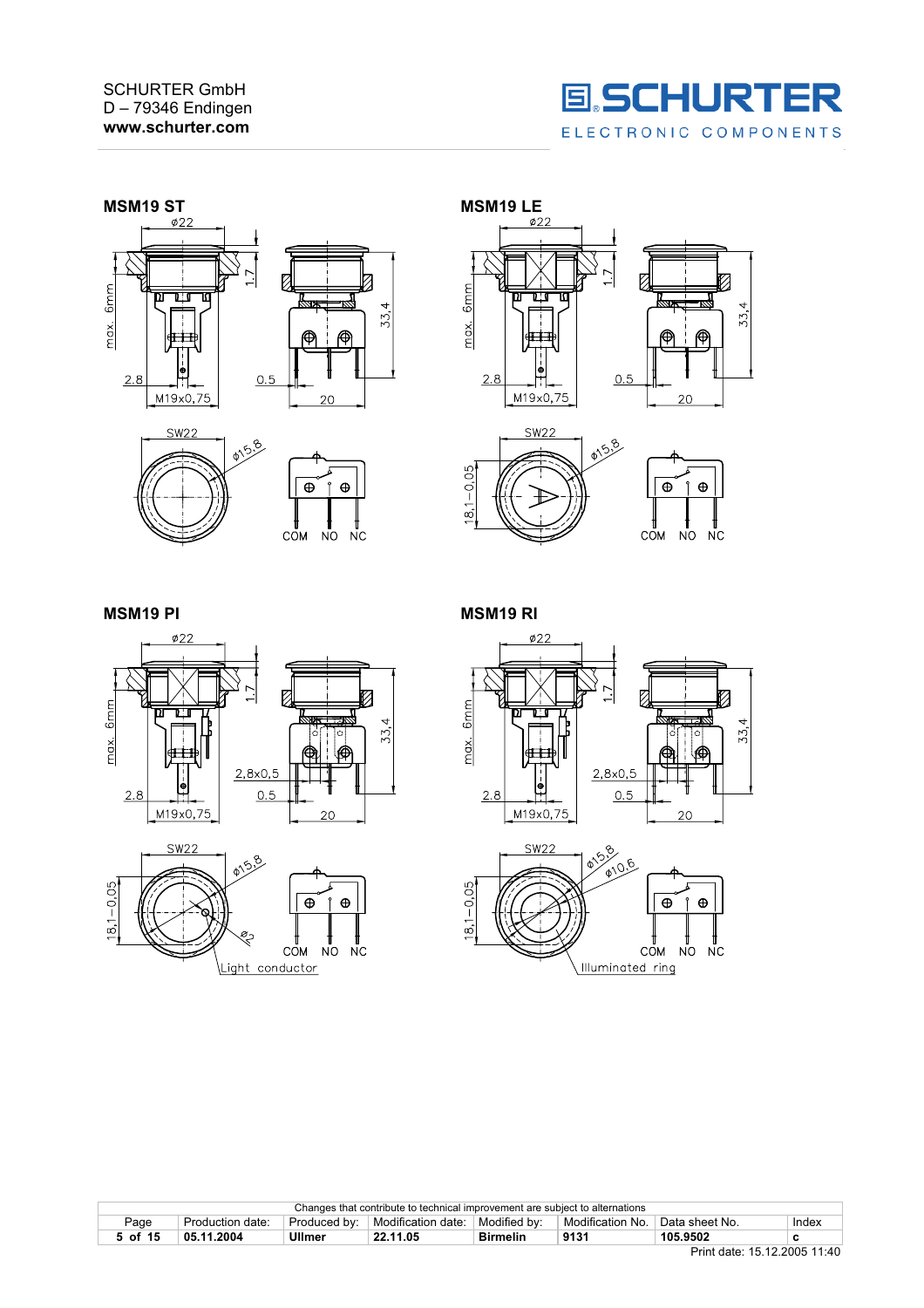#### SCHURTER GmbH D – 79346 Endingen **www.schurter.com**



#### **MSM22 ST MSM22 LE**









#### **MSM22 PI MSM22 RI**









|         | Changes that contribute to technical improvement are subject to alternations |               |                                   |                 |                  |                             |       |  |
|---------|------------------------------------------------------------------------------|---------------|-----------------------------------|-----------------|------------------|-----------------------------|-------|--|
| Page    | Production date:                                                             | Produced by:  | Modification date:   Modified by: |                 | Modification No. | <sup>1</sup> Data sheet No. | Index |  |
| 6 of 15 | 05.11.2004                                                                   | <b>Ullmer</b> | 22.11.05                          | <b>Birmelin</b> | 9131             | 105.9502                    |       |  |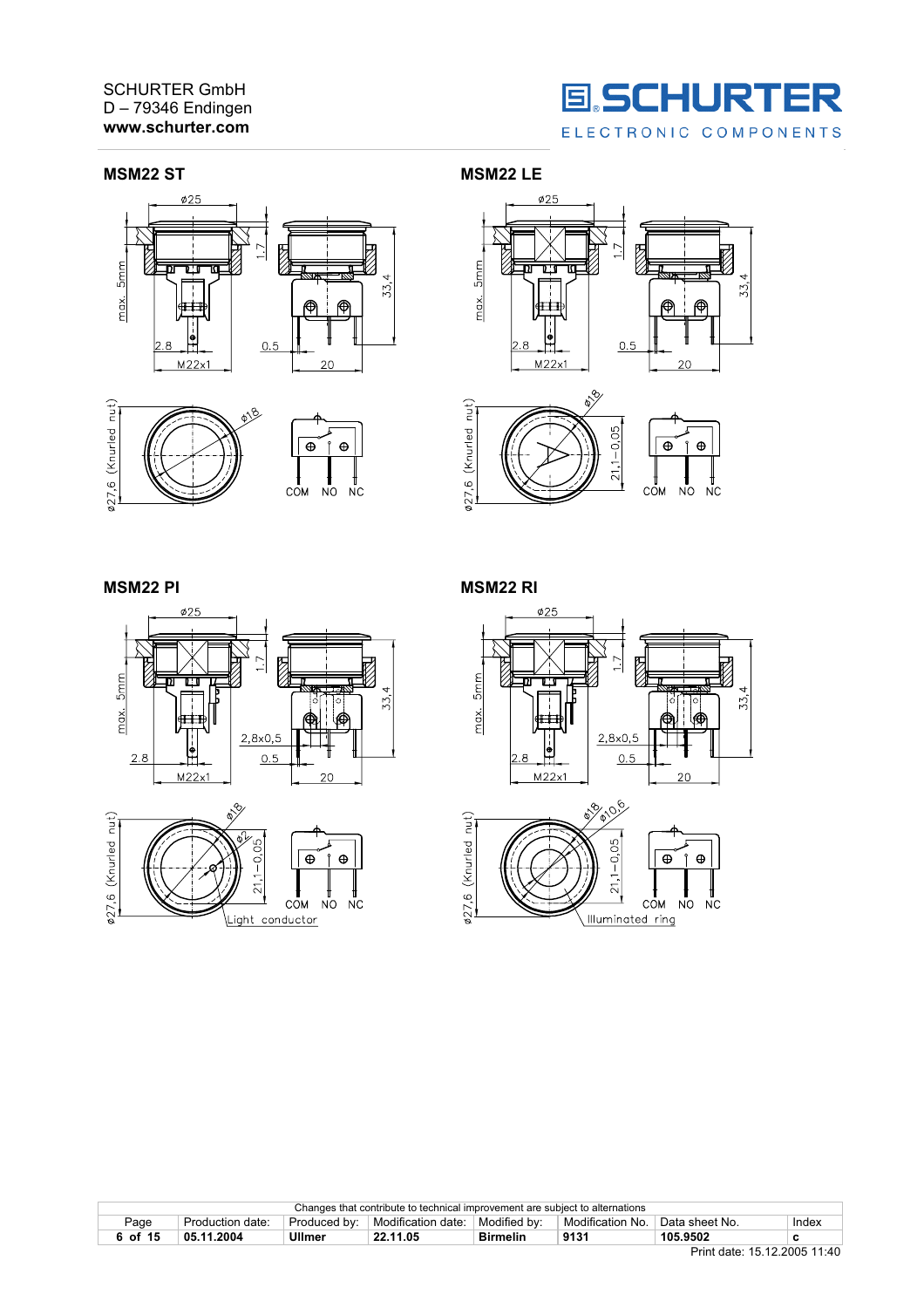







**MSM30 PI** MSM30 RI



| Changes that contribute to technical improvement are subject to alternations |                  |              |                    |                 |                  |                             |       |
|------------------------------------------------------------------------------|------------------|--------------|--------------------|-----------------|------------------|-----------------------------|-------|
| Page                                                                         | Production date: | Produced by: | Modification date: | Modified by:    | Modification No. | <sup>1</sup> Data sheet No. | Index |
| <sup>7</sup> of 15                                                           | 05.11.2004       | Ullmer       | 22.11.05           | <b>Birmelin</b> | 9131             | 105.9502                    |       |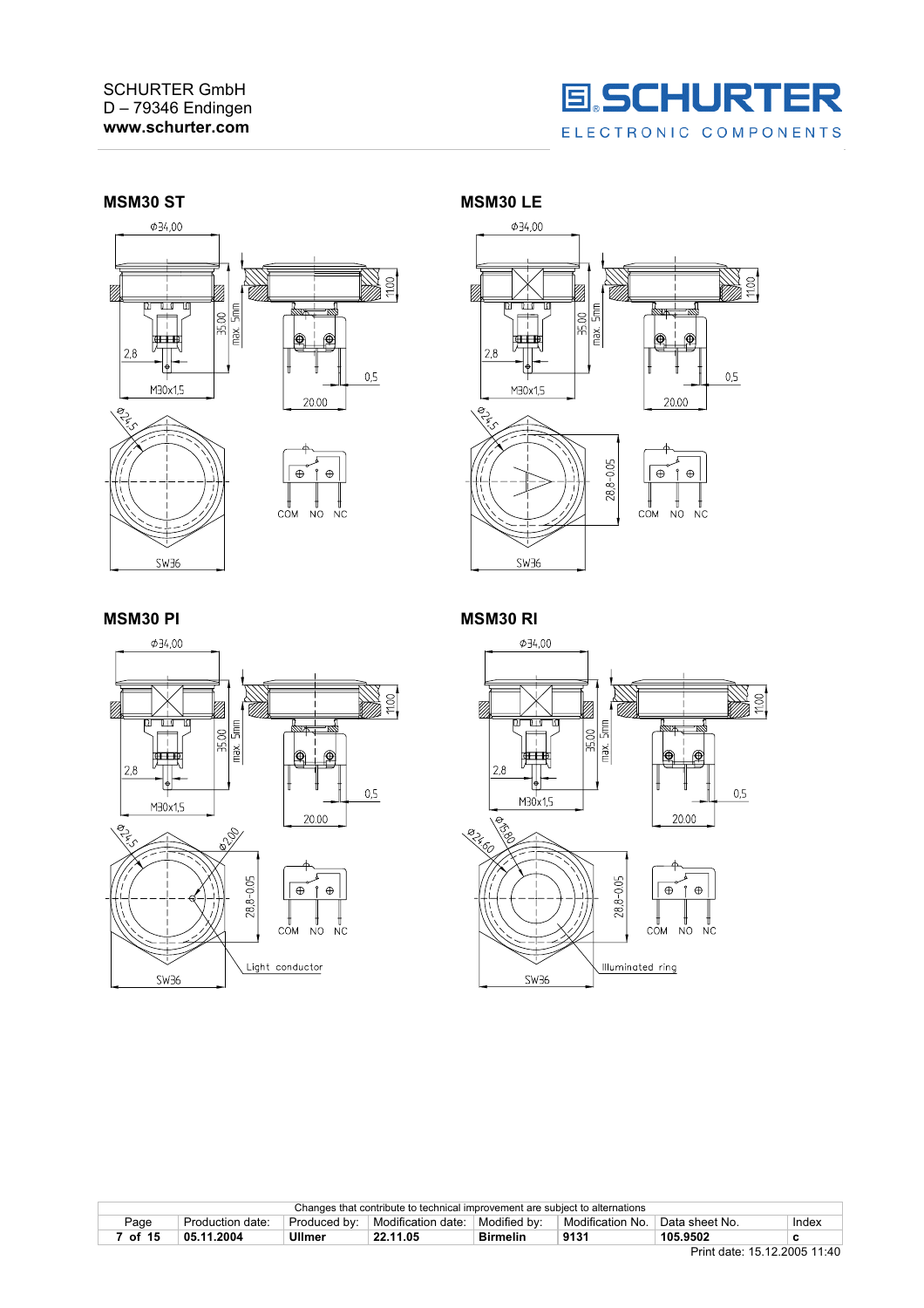





The mounting range tolerance of the actuator varies from 0.2mm projection length and 0.2mm short length to the housing edge. The slanting position of the actuator can range within this tolerance.

### **2.4 Hole dimensions**

# **MSM16 ST MSM16 LE**



**MSM19 ST / MSM19 RI MSM19 LE/ MSM19 PI** 



**MSM22 ST / MSM22 RI MSM22 LE/ MSM22 PI** 



# **MSM30 ST / MSM30 RI MSM30 LE / MSM 30 PI**











| Changes that contribute to technical improvement are subject to alternations |                  |              |                           |                 |                  |                |       |
|------------------------------------------------------------------------------|------------------|--------------|---------------------------|-----------------|------------------|----------------|-------|
| Page                                                                         | Production date: | Produced by: | <b>Modification date:</b> | Modified by:    | Modification No. | Data sheet No. | Index |
| 8 of 15                                                                      | 05.11.2004       | Ullmer       | 22.11.05                  | <b>Birmelin</b> | 9131             | 105.9502       |       |
|                                                                              |                  |              |                           |                 |                  |                |       |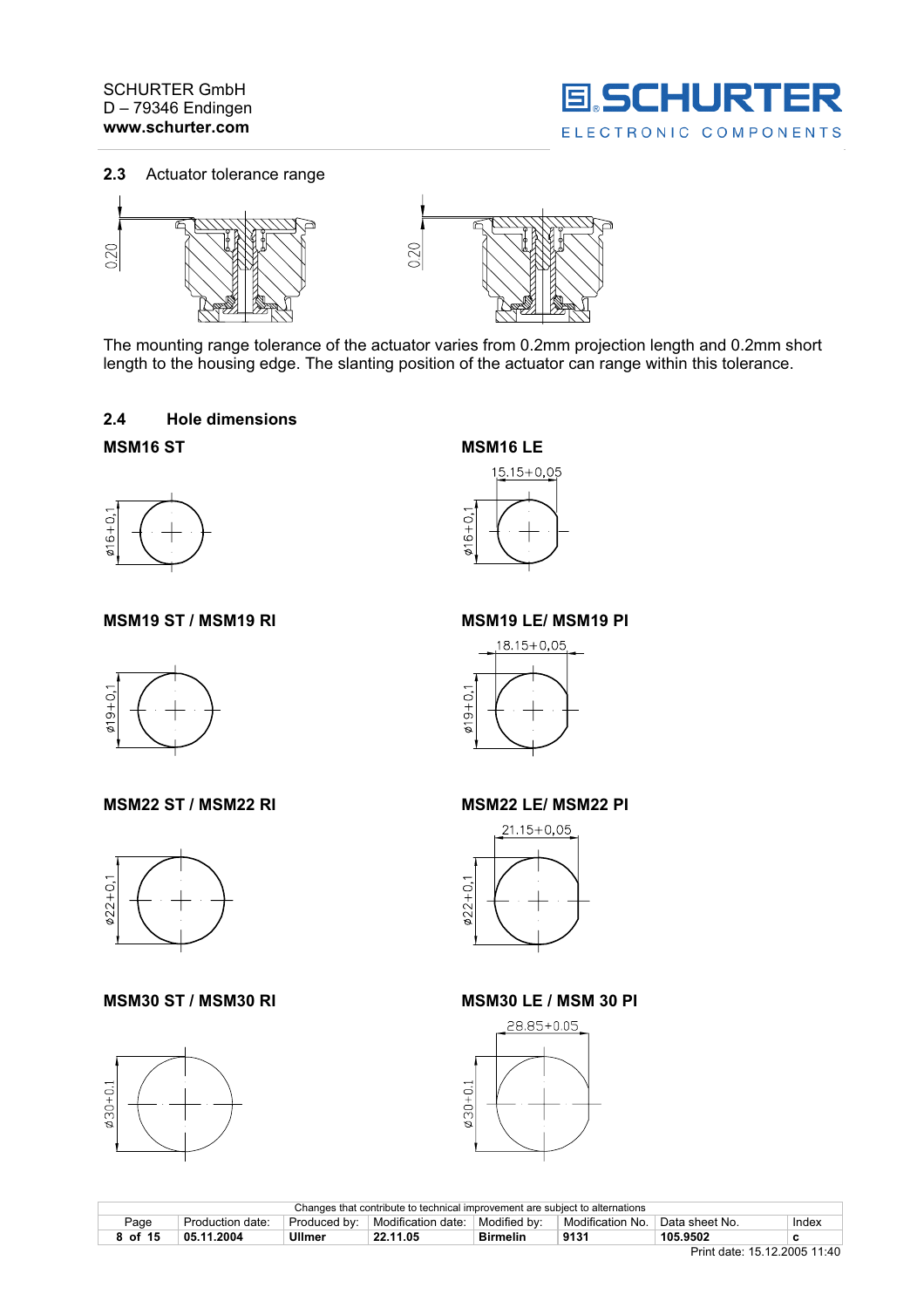

# **2.5 Switching symbols**





**MSM 22 Installation wrench Order Number: 1141.1337**



|         | Changes that contribute to technical improvement are subject to alternations |              |                    |                 |                  |                |       |  |
|---------|------------------------------------------------------------------------------|--------------|--------------------|-----------------|------------------|----------------|-------|--|
| Page    | Production date:                                                             | Produced by: | Modification date: | Modified by:    | Modification No. | Data sheet No. | Index |  |
| 9 of 15 | 05.11.2004                                                                   | Ullmer       | 22.11.05           | <b>Birmelin</b> | 9131             | 105.9502       |       |  |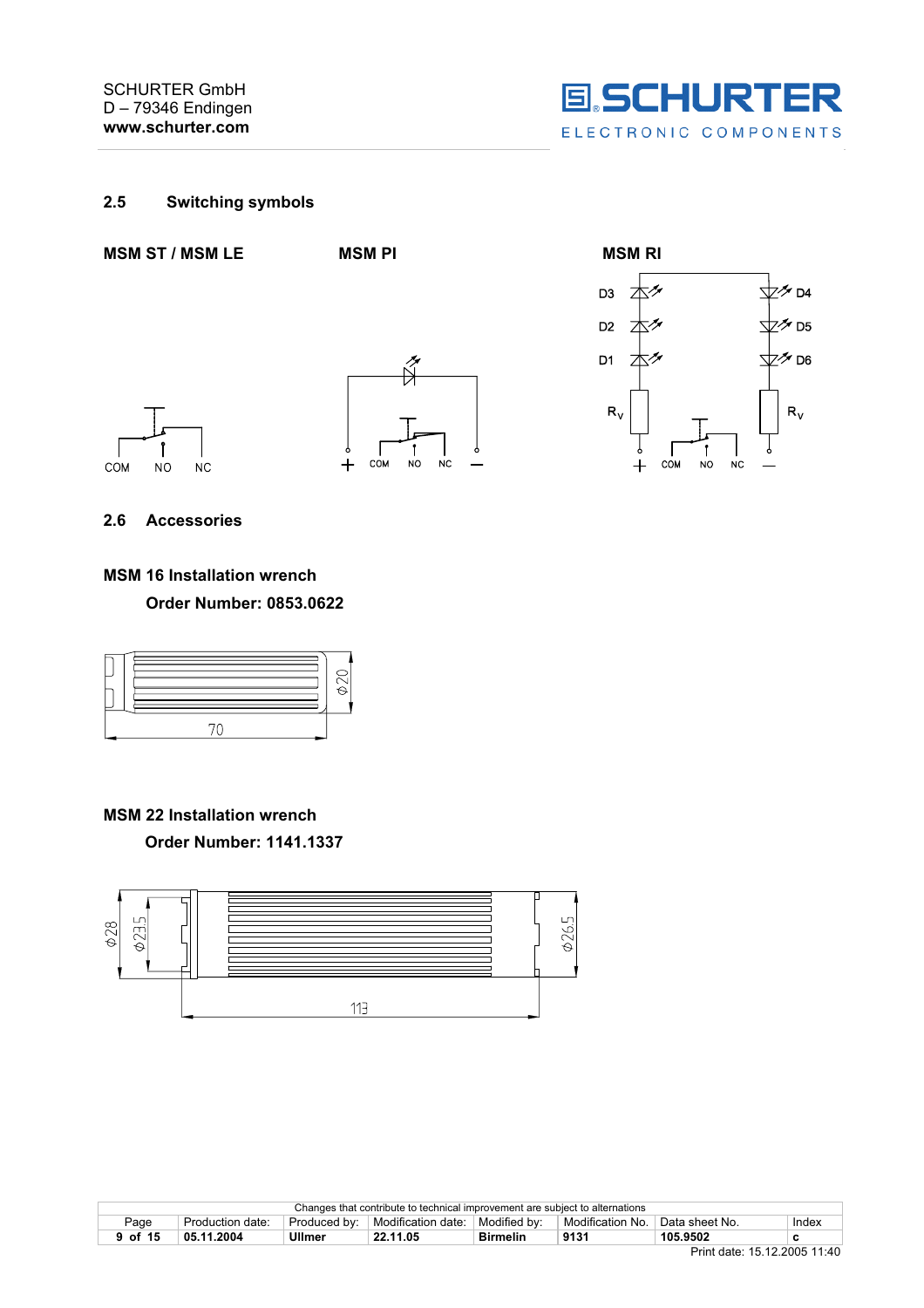

# **3 Order Number**

| Mounting diameter (mm)                                       | 16                | 19                | 22                 |
|--------------------------------------------------------------|-------------------|-------------------|--------------------|
| Electrical rating max. 0.1 A / 30 V DC (SS-01)               |                   |                   |                    |
| Standard                                                     | 1241.6611.1110000 | 1241.6621.1110000 | 1241.6631.1110000  |
| With lettering                                               | 1241.6612.1110000 | 1241.6622.1110000 | 1241.6632.1110000  |
| Red point illumination                                       |                   | 1241.6623.1111000 | 1241.6633.1111000  |
| Green point illumination                                     |                   | 1241.6623.1112000 | 1241.6633.1112000  |
| <b>Blue point illumination</b>                               |                   | 1241.6623.1114000 | 1241.6633.1114000  |
| Red ring illumination                                        |                   | 1241.6624.1111000 | 1241.6634.1111000  |
| Green ring illumination                                      |                   | 1241.6624.1112000 | 1241.6634.1112000  |
| <b>Blue ring illumination</b>                                |                   | 1241.6624.1114000 | 1241.6634.1114000  |
| Installation wrench                                          | 0853.0622         |                   | 1141.1337          |
|                                                              |                   |                   |                    |
| Electrical rating max. 5 A / 125 V AC or 3 A / 250V AC(SS-5) |                   |                   |                    |
| Standard                                                     | 1241.6611.1120000 | 1241.6621.1120000 | 1241.6631.1120000  |
| With lettering                                               | 1241.6612.1120000 | 1241.6622.1120000 | 1241.6632.1120000  |
| Red point illumination                                       |                   | 1241.6623.1121000 | 1241.6633.1121000  |
| <b>Green point illumination</b>                              |                   | 1241.6623.1122000 | 1241.6633.1122000  |
| <b>Blue point illumination</b>                               |                   | 1241.6623.1124000 | 1241.6633.1124000  |
| Red ring illumination                                        |                   | 1241.6624.1121000 | 1241.6634.1121000  |
| <b>Green ring illumination</b>                               |                   | 1241.6624.1122000 | 1241.6634.1124000  |
| <b>Blue ring illumination</b>                                |                   | 1241.6624.1124000 | 1241.6634.1122000  |
| Installation wrench                                          | 0853.0622         |                   | 1141.1337          |
|                                                              |                   |                   |                    |
| Electrical rating max. 5 A / 125 V AC (SS-5)                 |                   |                   |                    |
| Standard                                                     | 1241.6611.1130000 | 1241.6621.1130000 | 1241.6631.1130000  |
| With lettering                                               | 1241.6612.1130000 | 1241.6622.1130000 | 1241.6632.1130000  |
| Red point illumination                                       |                   | 1241.6623.1131000 | 1241.6633.1131000  |
| Green point illumination                                     |                   | 1241.6623.1132000 | 1241.6633.1132000  |
| <b>Blue point illumination</b>                               |                   | 1241.6623.1134000 | 1241.6633.11342000 |
| Red ring illumination                                        |                   | 1241.6624.1131000 | 1241.6634.1131000  |
| Green ring illumination                                      |                   | 1241.6624.1132000 | 1241.6634.1132000  |

*Part numbers with italic type on request*

| Changes that contribute to technical improvement are subject to alternations |                                                                                                                                    |        |          |                 |      |          |  |
|------------------------------------------------------------------------------|------------------------------------------------------------------------------------------------------------------------------------|--------|----------|-----------------|------|----------|--|
| Page                                                                         | Modification No.<br>Modified by:<br>Modification date:<br><sup>⊢</sup> Data sheet No.<br>Produced by:<br>Index<br>Production date: |        |          |                 |      |          |  |
| 10 of 15                                                                     | 05.11.2004                                                                                                                         | Ullmer | 22.11.05 | <b>Birmelin</b> | 9131 | 105.9507 |  |

*Blue ring illumination 1241.6624.1134000 1241.6634.1134000*

Installation wrench 0853.0622 1141.1337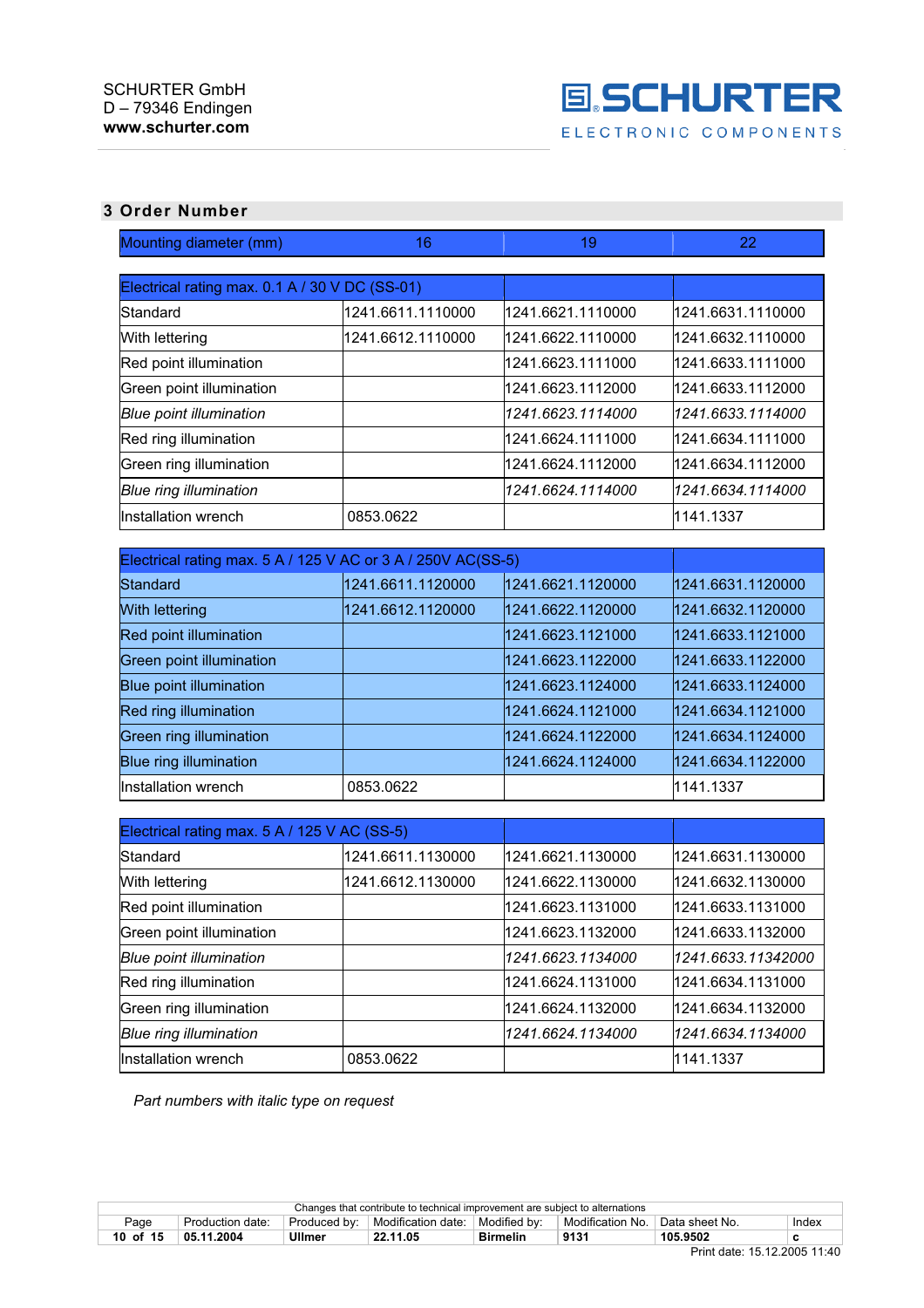

| Mounting diameter (mm)                         | Ø 30              |  |  |
|------------------------------------------------|-------------------|--|--|
|                                                |                   |  |  |
| Electrical rating max. 0.1 A / 30 V DC (SS-01) |                   |  |  |
| lStandard                                      | 1241.6661.1110000 |  |  |
| With lettering                                 | 1241.6662.1110000 |  |  |
| Red point illumination                         | 1241.6663.1111000 |  |  |
| Green point illumination                       | 1241.6663.1112000 |  |  |
| Blue point illumination                        | 1241.6663.1114000 |  |  |
| Red ring illumination                          | 1241.6664.1111000 |  |  |
| Green ring illumination                        | 1241.6664.1112000 |  |  |
| <b>Blue ring illumination</b>                  | 1241.6664.1114000 |  |  |

| Electrical rating max. 5 A / 125 V AC or 3 A / 250V AC(SS-5) |                   |
|--------------------------------------------------------------|-------------------|
| Standard                                                     | 1241.6661.1120000 |
| <b>With lettering</b>                                        | 1241.6662.1120000 |
| Red point illumination                                       | 1241.6663.1121000 |
| Green point illumination                                     | 1241.6663.1122000 |
| <b>Blue point illumination</b>                               | 1241.6663.1124000 |
| Red ring illumination                                        | 1241.6664.1121000 |
| Green ring illumination                                      | 1241.6664.1122000 |
| <b>Blue ring illumination</b>                                | 1241.6664.1124000 |

| Electrical rating max. 5 A / 125 V AC (SS-5) |                   |  |  |  |  |
|----------------------------------------------|-------------------|--|--|--|--|
| Standard                                     | 1241.6661.1130000 |  |  |  |  |
| With lettering                               | 1241.6662.1130000 |  |  |  |  |
| Red point illumination                       | 1241.6663.1131000 |  |  |  |  |
| Green point illumination                     | 1241.6663.1132000 |  |  |  |  |
| Blue point illumination                      | 1241.6663.1134000 |  |  |  |  |
| Red ring illumination                        | 1241.6664.1131000 |  |  |  |  |
| Green ring illumination                      | 1241.6664.1132000 |  |  |  |  |
| <b>Blue ring illumination</b>                | 1241.6664.1134000 |  |  |  |  |

*Part numbers with italic type on request*

| Modified by:<br>⊪ Modification date:<br>Modification No<br>Data sheet No.<br>Page<br>Produced by:<br>Production date: |          | Changes that contribute to technical improvement are subject to alternations |               |          |                 |      |          |   |
|-----------------------------------------------------------------------------------------------------------------------|----------|------------------------------------------------------------------------------|---------------|----------|-----------------|------|----------|---|
|                                                                                                                       | Index    |                                                                              |               |          |                 |      |          |   |
|                                                                                                                       | 15<br>of | 05.11.2004                                                                   | <b>Jilmer</b> | 22.11.05 | <b>Birmelin</b> | 9131 | 105.9502 | с |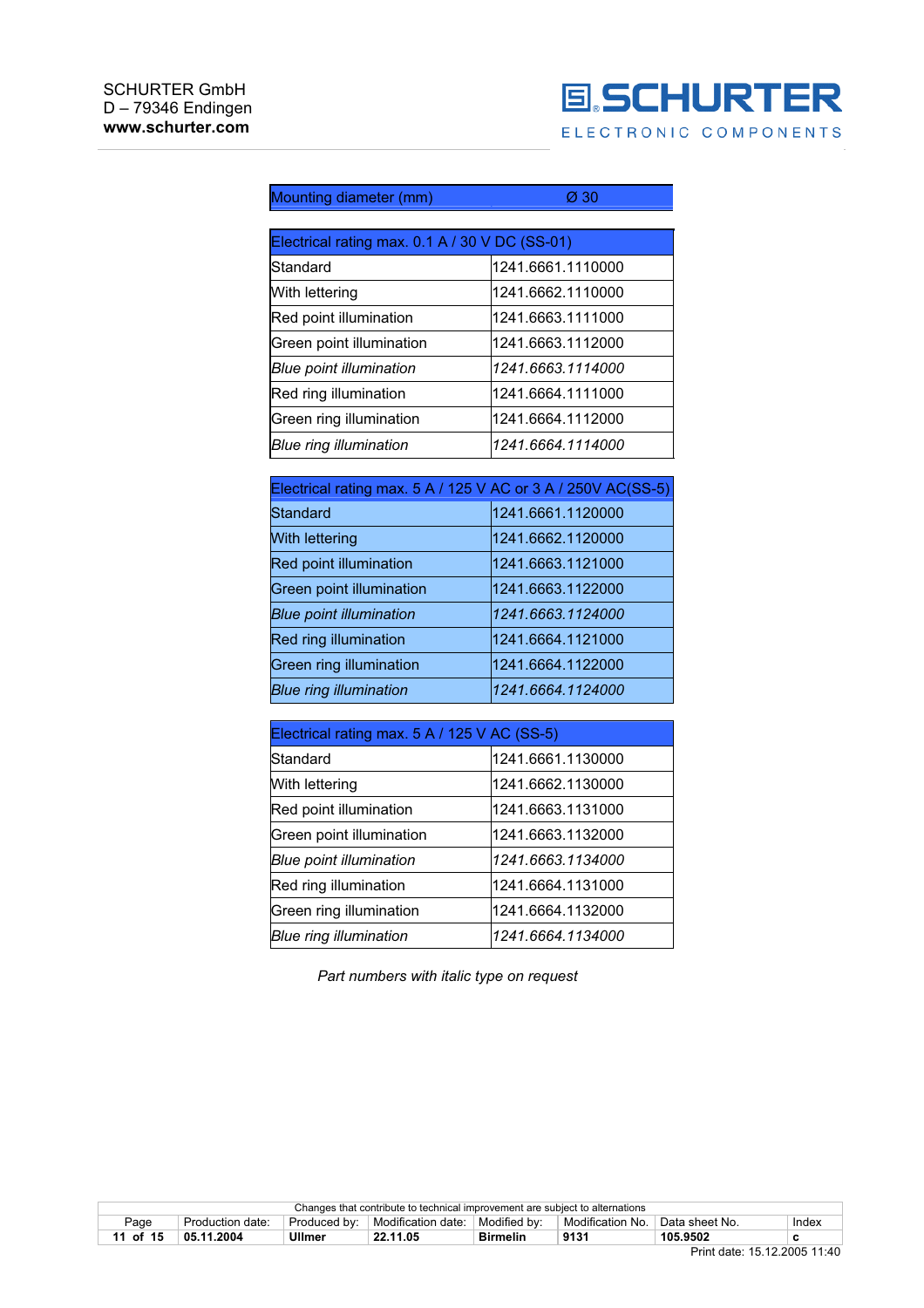

#### **3.1 Lettering**

|         | The last three digits in the Order No. define the lettering. |
|---------|--------------------------------------------------------------|
| 000     | No lettering                                                 |
| 001-072 | <b>Standard lettering</b>                                    |
| $101 -$ | Customized lettering                                         |
|         |                                                              |

**Example for ordering an lettering discussion of the set of the Basic version of the Basic version** 

|                                       |           | 1241.6611.1120XXX       |                     |                    |
|---------------------------------------|-----------|-------------------------|---------------------|--------------------|
|                                       |           |                         |                     | Symbols 001-072    |
| <b>Ordering indices for lettering</b> |           |                         |                     |                    |
| $001 = A$                             | 016= $P$  | $031 = 4$               | $046 = 1$           | $061 = EN$         |
| $002 = B$                             | 017= $Q$  | $032 = 5$               | $047 = \rightarrow$ | $062 = \text{aus}$ |
| $003 = C$                             | 018 = $R$ | $033 = 6$               | 048= $\leftarrow$   | $063 = AUF$        |
| $004 = D$                             | $019 = S$ | $034 = 7$               | 049= $\sqrt{ }$     | $064 = AB$         |
| $005 = E$                             | $020 = T$ | $035 = 8$               | $050 =$ $\uparrow$  | $065 =$ ON         |
| $006 = F$                             | $021 = U$ | $036 = 9$               | $051 = \%$          | $066 =$ OFF        |
| $007 = G$                             | $022 = V$ | $037 = +$               | $052 = \sqrt{ }$    | $067 = UP$         |
| $008 = H$                             | $023 = W$ | $038 = -$               | $053 = \text{crit}$ | $068 =$ DOWN       |
| $009 = 1$                             | 024= $X$  | $039 = .$               | $054$ = Return      | $069$ = нісн       |
| $010 = J$                             | 025= $Y$  | 040= $\times$           | $055 =$ SHIFT       | $070 =$ Low        |
| 011= $K$                              | $026 = Z$ | 041= $\div$             | $056$ = LOCK        | $071 = ON/OFF$     |
| 012= $L$                              | $027 = 0$ | $042 = *$               | $057 =$ stop        | $072 =$ start      |
| $013 = M$                             | $028 = 1$ | $043 =$                 | $058$ = ENTER       |                    |
| 014 = $N$                             | $029 = 2$ | $044 = #$               | $059$ = BACK        |                    |
| $015 = 0$                             | $030 = 3$ | $045 = \leftrightarrow$ | $060 =$ LINE        |                    |
|                                       |           |                         |                     |                    |

#### **Lettering size**

#### **MSM16 LE:**

**Single characters:** height 5 mm, font: Helvetica normal DIN1451-1E **Text, max. 3 characters:** height 3 mm, font: Helvetica normal DIN1451-1E **Text, max. 6 characters:** height 2.5 mm, font: Helvetica condensed DIN1451-3E **Symbols (indices 037-052):** capitals height 5 mm, font: True Type, Symbol

#### **MSM19 LE / MSM 19 PI:**

**Single characters:** height 8 mm, font: Helvetica normal DIN1451-1E **Text, max. 3 characters:** height 3 mm, font: Helvetica normal DIN1451-1E **Text, max. 6 characters:** height 2.5 mm, font: Helvetica condensed DIN1451-3E **Symbols (indices 037-052):** capitals height 8 mm, font: True Type, Symbol

#### **MSM22 LE / MSM22 PI:**

**Single characters:** height 8 mm, font: Helvetica normal DIN1451-1E **Text, max. 3 characters:** height 5 mm, font: Helvetica normal DIN1451-1E **Text, max. 6 characters:** height 2.5 mm, font: Helvetica condensed DIN1451-3E **Symbols (indices 037-052):** capitals height 8 mm, font: True Type, Symbol

| Changes that contribute to technical improvement are subject to alternations |                  |              |                                   |                 |                  |                             |       |
|------------------------------------------------------------------------------|------------------|--------------|-----------------------------------|-----------------|------------------|-----------------------------|-------|
| Page                                                                         | Production date: | Produced by: | Modification date:   Modified by: |                 | Modification No. | <sup>⊥</sup> Data sheet No. | Index |
| 12 of 15                                                                     | 05.11.2004       | Ullmer       | 22.11.05                          | <b>Birmelin</b> | 9131             | 105.9502                    |       |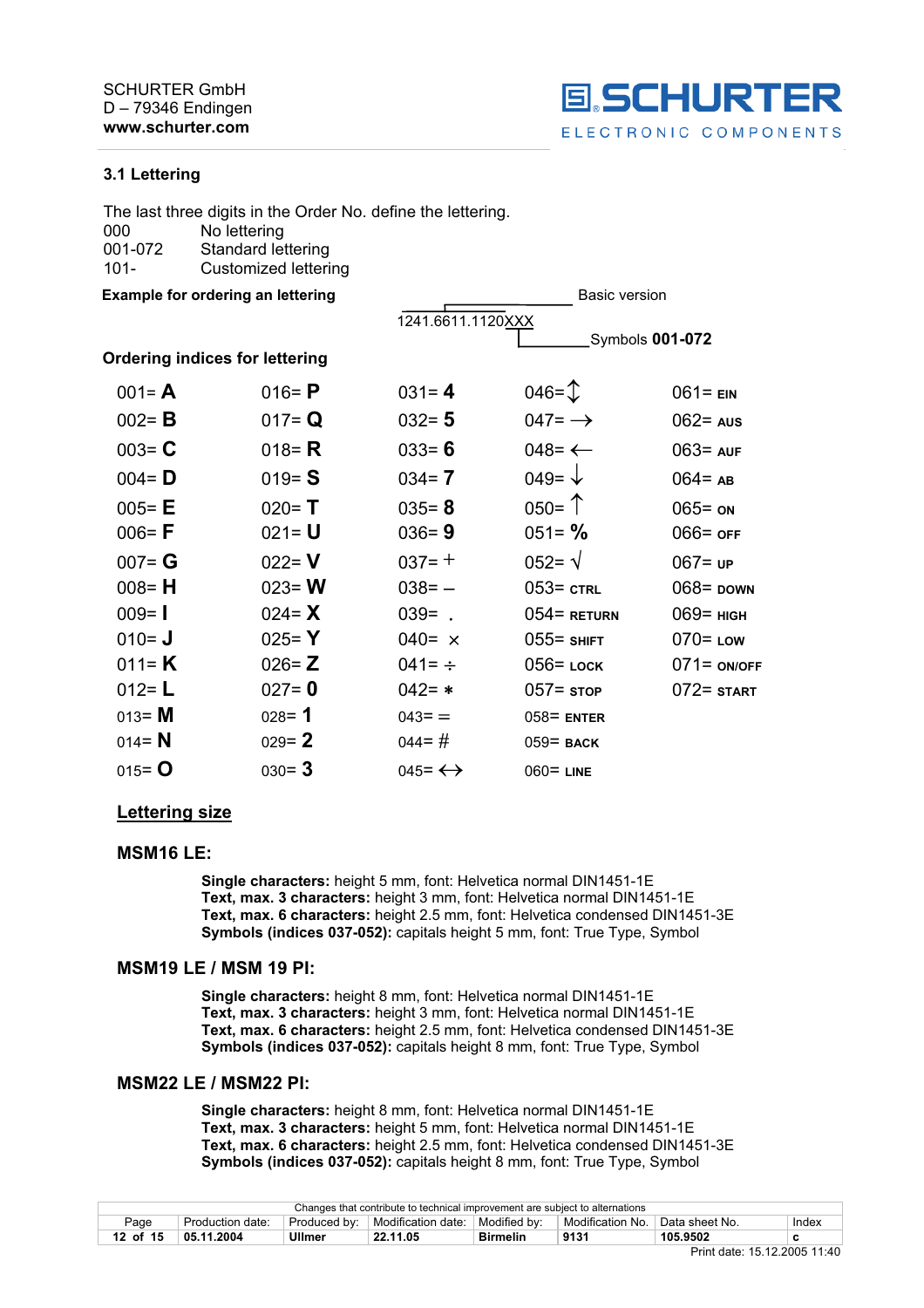

#### **MSM30 LE / MSM30 PI:**

**Single characters:** height 12 mm, font: Helvetica normal DIN1451-1E **Text, max. 3 characters:** height 7 mm, font: Helvetica normal DIN1451-1E **Text, max. 6 characters:** height 3.5 mm, font: Helvetica condensed DIN1451-3E **Symbols (indices 037-052):** capitals height **12** mm, font: True Type, Symbol

#### **4 PACKAGING**

10 switches are packed in a box with inlay. The nuts with gaskets and corresponding micro switches are packed separately, and enclosed in the box.



The switch MSM30 with a mounting diameter of 30mm will be individually packed in bags with 10 pieces in a box.

### **5 QUALIFICATION TESTS**

IP degree of protection IEC/DIN/EN/ 60529 IP 67

IK protection class DIN EN 50102 16 mm diam.: IK 06

19; 22; 30 mm diam.: IK 07

| Changes that contribute to technical improvement are subject to alternations |                  |              |                    |                 |                  |                             |       |
|------------------------------------------------------------------------------|------------------|--------------|--------------------|-----------------|------------------|-----------------------------|-------|
| Page                                                                         | Production date: | Produced by: | Modification date: | Modified by:    | Modification No. | <sup>'</sup> Data sheet No. | Index |
| 13 of 15                                                                     | 05.11.2004       | Ullmer       | 22.11.05           | <b>Birmelin</b> | 9131             | 105.9507                    |       |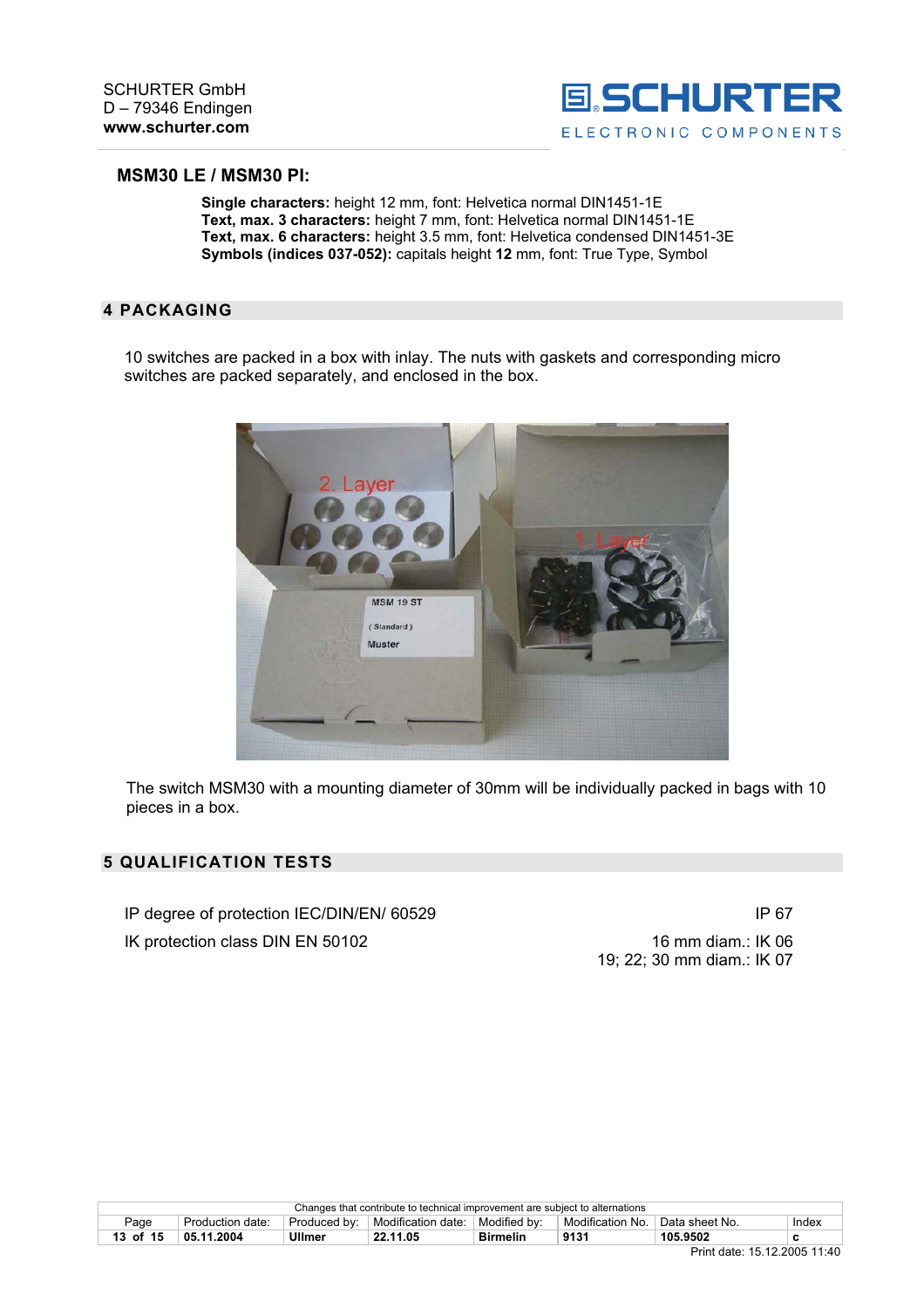

# **5 ROHS COMPLIANT**

|                                        | 2002/95/EC | Mounting diameter (mm)      |                   |                             |  |
|----------------------------------------|------------|-----------------------------|-------------------|-----------------------------|--|
| Rating max. 0.1 A /<br>30 V DC (SS-01) |            | Ø 16                        | Ø 19              | Ø 22 $*$                    |  |
| Standard                               |            | compliant 1241.6611.1110000 | 1241.6621.1110000 | 1241.6631.1110000           |  |
| With lettering                         |            | compliant 1241.6612.1110000 | 1241.6622.1110000 | 1241.6632.1110000           |  |
| Red point illumination                 | pending    |                             | 1241.6623.1111000 | 1241.6633.1111000           |  |
| Green point illumination               | pending    |                             | 1241.6623.1112000 | 1241.6633.1112000           |  |
| Blue point illumination                | pending    |                             | 1241.6623.1114000 | 1241.6633.1114000           |  |
| Red ring illumination                  | pending    |                             | 1241.6624.1111000 | 1241.6634.1111000           |  |
| Green ring illumination                | compliant  |                             | 1241.6624.1112000 | 1241.6634.1112000           |  |
| Blue ring illumination                 | pending    |                             | 1241.6624.1114000 | 1241.6634.1114000           |  |
| Rating max. 5 A /<br>125 V AC (SS-5)   |            | Ø 16                        | $Ø$ 19            | Ø 22 $*$                    |  |
| Standard                               |            | compliant 1241.6611.1120000 | 1241.6621.1120000 | 1241.6631.1120000           |  |
| With lettering                         |            | compliant 1241.6612.1120000 | 1241.6622.1120000 | 1241.6632.1120000           |  |
| Red point illumination                 | pending    |                             | 1241.6623.1121000 | 1241.6633.1121000           |  |
| Green point illumination               | pending    |                             | 1241.6623.1122000 | 1241.6633.1122000           |  |
| Blue point illumination                | pending    |                             | 1241.6623.1124000 | 1241.6633.1124000           |  |
| Red ring illumination                  | pending    |                             | 1241.6624.1121000 | 1241.6634.1121000           |  |
| Green ring illumination                | compliant  |                             | 1241.6624.1122000 | 1241.6634.1122000           |  |
| Blue ring illumination                 | pending    |                             | 1241.6624.1124000 | 1241.6634.1124000           |  |
| Rating max. 10A /<br>250 V AC (SS-10)  |            | Ø 16                        | Ø 19              | $\emptyset$ 22 <sup>*</sup> |  |
| Standard                               |            | compliant 1241.6611.1130000 | 1241.6621.1130000 | 1241.6631.1130000           |  |
| With lettering                         |            | compliant 1241.6612.1130000 | 1241.6622.1130000 | 1241.6632.1130000           |  |
| Red point illumination                 | pending    |                             | 1241.6623.1131000 | 1241.6633.1131000           |  |
| Green point illumination               | pending    |                             | 1241.6623.1132000 | 1241.6633.1132000           |  |
| Blue point illumination                | pending    |                             | 1241.6623.1134000 | 1241.6633.1134000           |  |
| Red ring illumination                  | pending    |                             | 1241.6624.1131000 | 1241.6634.1131000           |  |
| Green ring illumination                | compliant  |                             | 1241.6624.1132000 | 1241.6634.1132000           |  |
| Blue ring illumination                 | pending    |                             | 1241.6624.1134000 | 1241.6634.1134000           |  |

**\*** RoHS Compliant for the nuts available by 2006

| Changes that contribute to technical improvement are subject to alternations |                  |               |                    |                 |                    |                |       |
|------------------------------------------------------------------------------|------------------|---------------|--------------------|-----------------|--------------------|----------------|-------|
| Page                                                                         | Production date: | Produced by:  | Modification date: | Modified by:    | Modification<br>No | Data sheet No. | Index |
| 14 of 15                                                                     | 2004<br>05.11    | <b>Ullmer</b> | 22.11.05           | <b>Birmelin</b> | 9131               | 105.9502       |       |